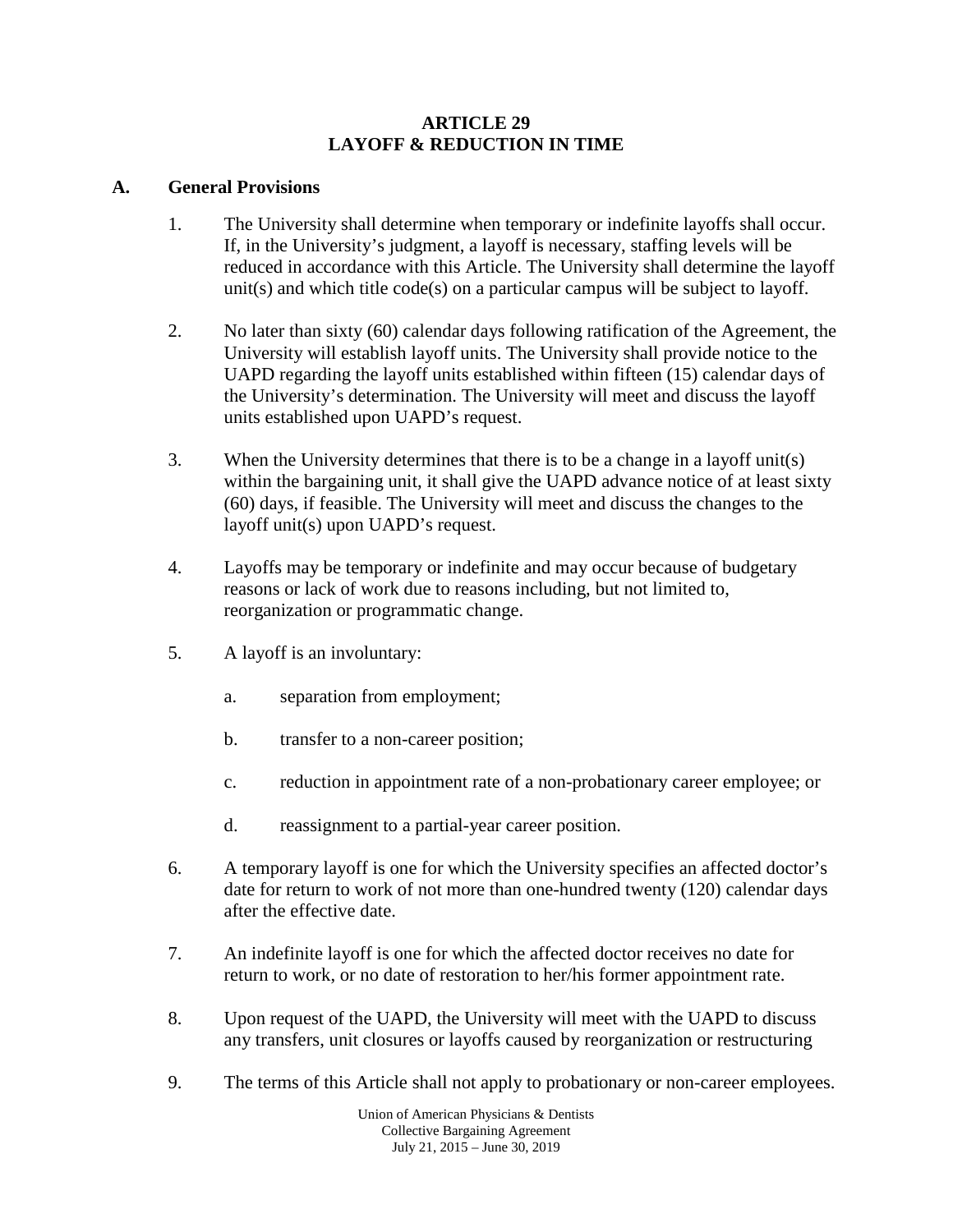## **B. Temporary Layoff**

If the University determines that a temporary layoff or a temporary reduction in time of one hundred twenty (120) calendar days or less is imminent, it shall be implemented in accordance with the provisions of this Section.

- 1. **Alternatives to Layoff**  When operationally feasible, the University shall avoid a temporary layoff, or ease its impact, by implementing the following alternatives:
	- a. calling off registry, locum tenens, per diem, and limited appointment doctors with the same scope of practice as affected doctors in the layoff unit;
	- b. temporarily reassigning the affected doctor(s) to an alternative and available assignment for which he or she is qualified within the bargaining unit, and
	- c. offering affected doctor(s) the opportunity to use accrued vacation time.

### 2. **Notice**

When the University identifies particular doctors to be affected by a temporary layoff, notice shall be provided to the doctor as follows:

- a. In writing and, if feasible, fifteen (15) calendar days in advance of the expected beginning and ending dates of the layoff to the affected doctor(s).
- b. If less than fifteen (15) calendar days notice is provided, the affected doctor(s) shall receive pay in lieu of notice for each additional day the doctor(s) would have been on pay status had the doctor(s) been given fifteen (15) calendar days notice. Pay in lieu of notice is provided for reductions in appointment rate only up to the doctor's pre-layoff appointment rate.
- c. If the ending date of the temporary layoff is revised and the total duration of the temporary layoff remains less than 120 (one-hundred twenty) calendar days, the University shall give the affected doctor such advance written notice as is practicable. The doctor shall make every reasonable attempt to return to work on the date provided in the revised written notice and will notify the University in advance if unable to do so. In such event, the University and the doctor shall attempt to establish a mutually agreeable return date and the doctor's request to postpone her/his return shall not be unreasonably denied. If, due to operational considerations, the University and the doctor cannot reach a mutually agreeable, alternate return date and the doctor does not return on the revised return-to-work date, the doctor will be considered to have resigned effective on the revised return-to-work date.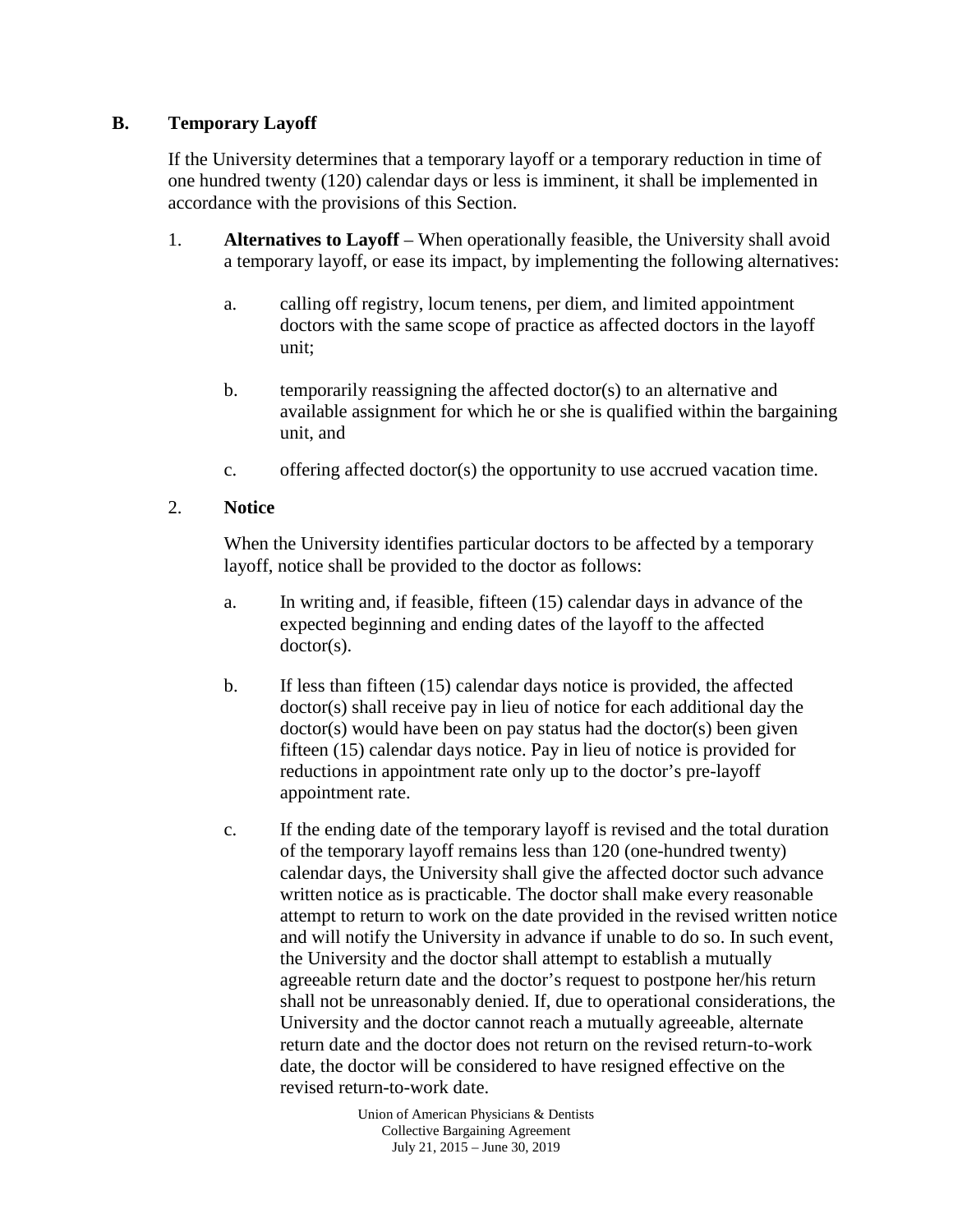Notice of a revision in temporary layoff dates does not invoke the 'pay in lieu of notice' provisions of this Article.

d. The University shall notify the Union within one (1) business day of the notification to the affected doctor(s) that they are to be laid off. Additionally, the University shall advise the union of the reason(s) for the temporary layoff.

## 3. **Conversion of Temporary to Indefinite Layoff**

- a. For conversion from temporary layoff to indefinite layoff, the University shall give 15 (fifteen) calendar days' notice, if feasible.
- b. In the event the University converts a temporary layoff to an indefinite layoff, the affected doctor shall be provided all rights under §C., Indefinite Layoff, beginning at the time of notification of conversion, except that for §C.3.a.1) and §C.3.a.2), below, the notice or pay in lieu of notice provided in the temporary layoff shall be deducted from the thirty (30) days notice or pay in lieu of notice required in those Sections.

# **C. Indefinite Layoff**

If the University determines that an indefinite layoff is imminent, it shall be implemented in accordance with the provisions of this Section.

- 1. **Alternatives to Layoff**  When operationally feasible, the University shall avoid an indefinite layoff, or ease its impact, by implementing the following alternatives:
	- a. calling off registry, locum tenens, per diem, and limited appointment doctors with the same scope of practice as affected doctors in the layoff unit;
	- b. offering affected doctor(s) an active vacant career position, if any, at the same appointment and salary rate, at the same campus, and within the bargaining unit, provided the doctor is qualified for the vacant position; and
	- c. offering affected doctor(s) the opportunity to use accrued vacation time.

# 2. **Selection for Layoff**

a. The University may retain doctors irrespective of seniority who possess special knowledge, skills, or abilities that are not possessed by other doctors in the same classification in the layoff unit and which are necessary to perform the ongoing functions of the student health and counseling center.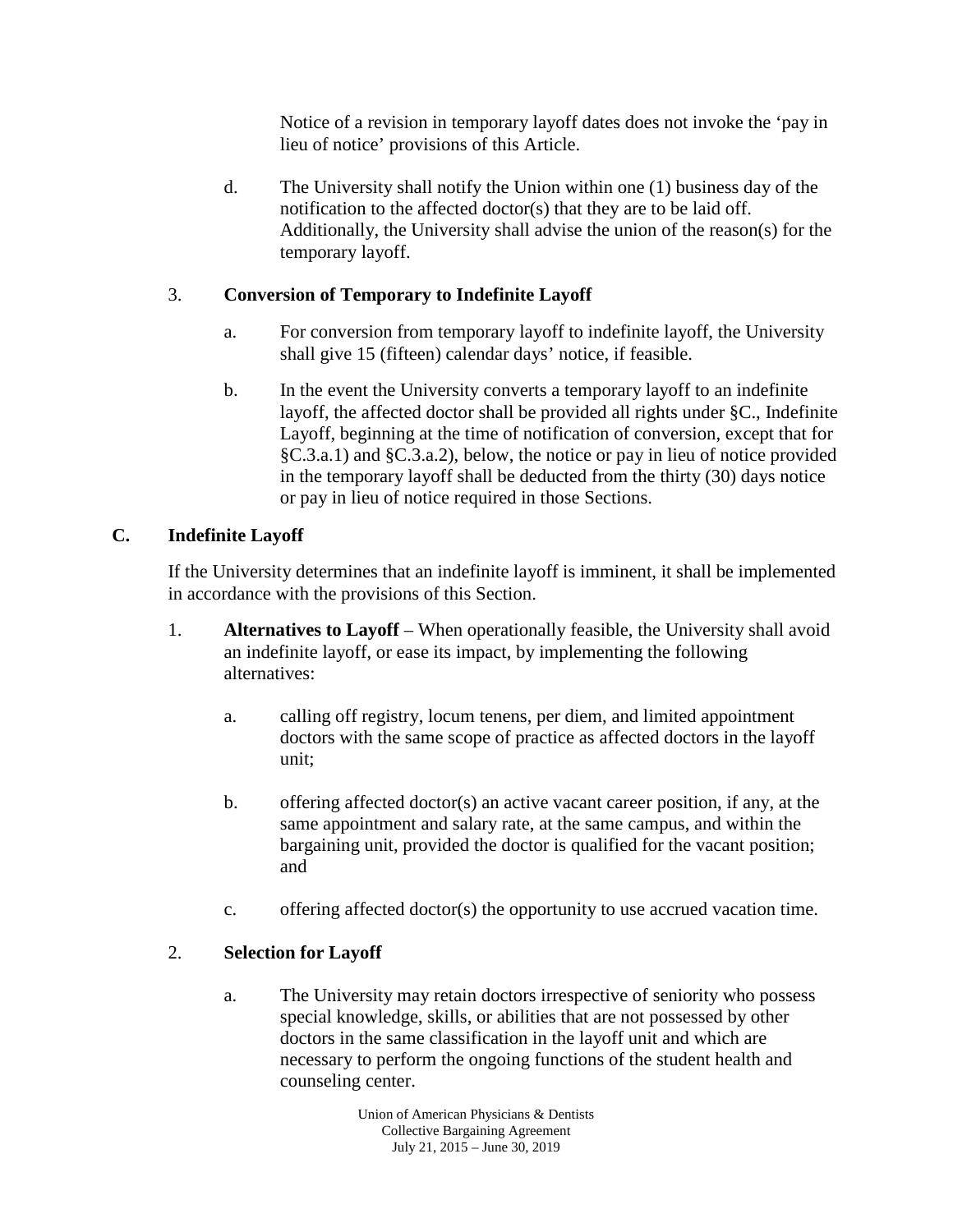When the University determines that there is no substantial difference in the degree of special skills, knowledge or ability essential to the layoff unit, the order of indefinite layoff or reduction in time shall be inverse order of seniority.

- b. Seniority is determined by the doctor's most recent date of hire into a career position at the University, and including any conversion credit as provided in Article 4: Positions and Appointments. If two or more doctors have precisely equal seniority, the doctor with the lowest number formed by the last four digits of her/his CA medical license number will be considered the more senior.
- c. If a doctor with less seniority is to be retained, the University shall notify the UAPD in writing of the special knowledge, skill, or ability that supports the retention of the less senior doctor as soon as practicable, but not later than when the notice of the layoff to the more senior doctor goes out.
- d. A department may elect to invite all employees in the same scope of practice within a layoff unit to volunteer for layoff, irrespective of seniority. In such case, the Union shall be notified and provided a copy of the invitation within one (1) business day of the invitation being sent out to employees. Where the University does not elect to invite employees to volunteer for layoff, individuals may still volunteer to be laid off, although the University has the sole, non-grievable discretion to accept or reject such offers from doctors volunteering to be laid off.

The doctor who has been designated for layoff in accordance with the paragraph immediately above shall be provided all rights under §§C.3. and C.4., below, beginning at the time of notification of indefinite layoff.

#### 3. **Notice**

- a. When the University identifies particular doctors to be affected by an indefinite layoff, it shall give individual written notice of the effective date of the layoff to each affected doctor along with the doctor's seniority score as follows:
	- 1) Thirty (30) calendar days' advance notice, if feasible.
	- 2) If less than thirty (30) calendar days' notice is granted, the doctor shall receive pay in lieu of notice for each additional day the doctor would have been on pay status had the doctor been given thirty (30) calendar days' notice. Pay in lieu of notice is provided for involuntary reductions in appointment rate, only up to the doctor's pre-layoff appointment rate.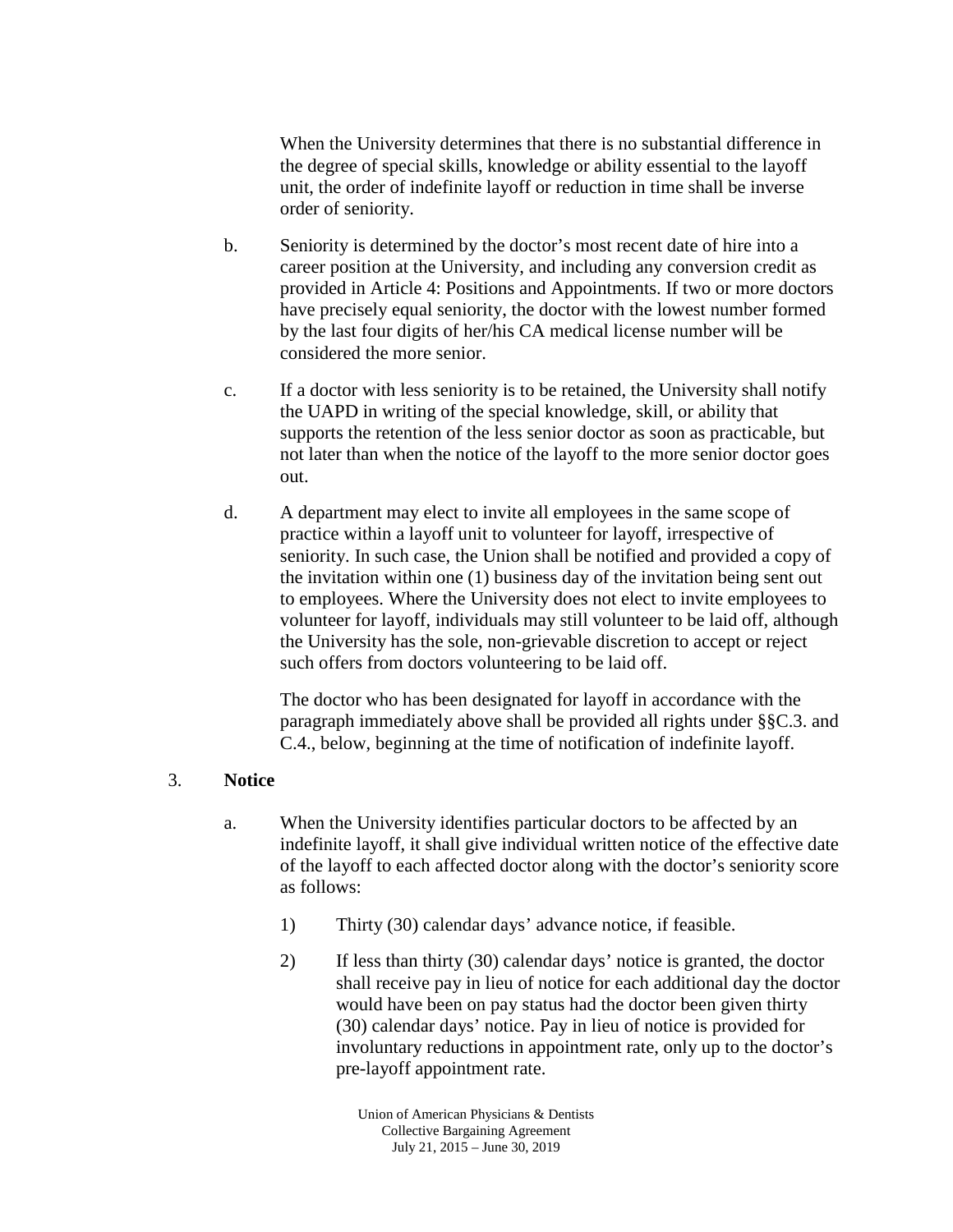b. The University shall notify the Union within one (1) business day of the notification to the affected doctor(s) that they are to be laid off. Additionally, the University shall advise the union of the reason(s) for the layoff and the affected layoff units.

## **4. Severance**

Career doctors who have been laid off indefinitely will receive severance pay in accordance with following:

Doctors shall be paid a lump sum amount equal to one (1) workweek (40 hours), prorated based on appointment percentage, for each full year of service from the most recent break in service, if any, up to a maximum of sixteen (16) weeks of pay. Where the indefinite layoff is a reduction in time, the lump sum that is paid shall be proportional to the percentage of time reduced.

- a. When an employee is rehired to a career position before the conclusion of the number of weeks for which the employee has received severance payments, he or she will be required to pay back the remaining severance amounts as a precondition to employment. The repayment will be on a proportional basis if the rehired position is a different percentage and/or at a different salary than the appointment from which the doctor was laid off.
- b. Should, as a result of a grievance, arbitration, or settlement agreement related to the layoff, a doctor be returned to work, the severance received will be deducted from the back pay award, if any. A doctor cannot be returned to work without first repaying the severance or signing a severance repayment agreement. The doctor's failure to complete his/her severance repayment obligation shall not increase the University's back pay liability, if applicable.
- c. When a doctor receives severance pay, the Union will be notified of the employee's name and severance amount.

### **D. Continuity of Service on Reemployment**

- 1. A temporary layoff of one hundred twenty (120) calendar days or less does not create a break in service.
- 2. Seniority accrues, and benefit accruals are accumulated, only when a doctor is on pay status.

# **E. Benefit Coverage**

- 1. Group insurance regulations determine the effect on health benefits while a doctor is on indefinite or temporary layoff.
- 2. Retirement system regulations determine the effect on retirement benefits while a doctor is on indefinite or temporary layoff.